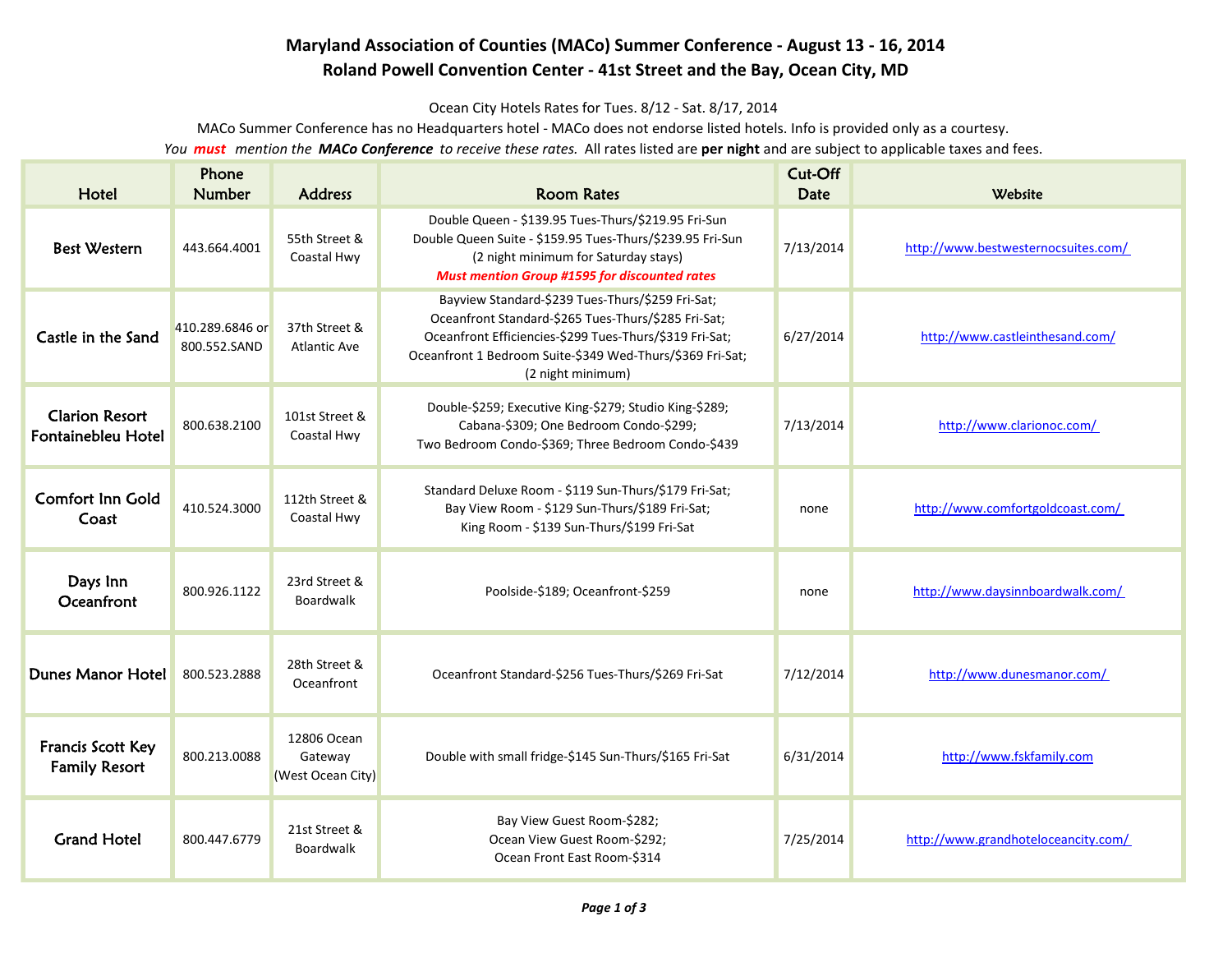## **Maryland Association of Counties (MACo) Summer Conference - August 13 - 16, 2014 Roland Powell Convention Center - 41st Street and the Bay, Ocean City, MD**

Ocean City Hotels Rates for Tues. 8/12 - Sat. 8/17, 2014

MACo Summer Conference has no Headquarters hotel - MACo does not endorse listed hotels. Info is provided only as a courtesy.

You *must* mention the **MACo Conference** to receive these rates. All rates listed are **per night** and are subject to applicable taxes and fees.

| Hotel                                         | Phone<br><b>Number</b> | <b>Address</b>               | <b>Room Rates</b>                                                                                                                                                                        | Cut-Off<br><b>Date</b> | Website                              |
|-----------------------------------------------|------------------------|------------------------------|------------------------------------------------------------------------------------------------------------------------------------------------------------------------------------------|------------------------|--------------------------------------|
| Hampton<br>Inn & Suites                       | 410.524.6263           | 43rd Street &<br>Coastal Hwy | Double-\$229 Tues-Thurs/\$299 Fri-Sat<br><b>SOLD OUT</b>                                                                                                                                 | 7/12/2014              | http://hamptoninn3.hilton.com        |
| <b>Hilton Suites</b><br>Oceanfront            | 410.289.6444           | 32nd Street &<br>Oceanfront  | \$519                                                                                                                                                                                    | 6/26/2014              | http://www1.hilton.com/              |
| Holiday Inn<br>Hotel & Suites                 | 866.627.8483           | 17th Street &<br>Boardwalk   | \$439                                                                                                                                                                                    | 6/26/2014              | http://www.ocmdhotels.com/ocsuites/  |
| Holiday Inn<br>Oceanfront                     | 800.837.3588           | 67th Street &<br>Coastal Hwy | Eastern Oceanfront-\$309; South Oceanview-\$299;<br>Garden View-\$279                                                                                                                    | 6/26/2014              | http://www.holidayinnoceanfront.com/ |
| Howard Johnson<br>Oceanfront Inn              | 800.926.1122           | 24th Street &<br>Boardwalk   | Poolside-\$189; Oceanfront-\$249                                                                                                                                                         | none                   | http://www.hjoceanfrontinn.com/      |
| Howard Johnson<br><b>Oceanfront Plaza</b>     | 800.926.1122           | 12th Street &<br>Boardwalk   | Standard-\$189; Oceanview-\$239; Oceanfront-\$259                                                                                                                                        | none                   | http://www.hjoceanfrontplaza.com/    |
| <b>Princess Bayside</b><br><b>Beach Hotel</b> | 888.622.9743           | 48th Street &<br>Coastal Hwy | Standard-\$179 Sun-Thurs/\$249 Fri-Sat;<br>Deluxe Efficiency-\$199 Sun-Thurs/\$289 Fri-Sat;<br>Bayfront Efficiency-\$249 Sun-Thurs/\$299 Fri-Sat<br>(2 night minimum for Saturday stays) | 7/11/2014              | http://www.princessbayside.com/      |
| <b>Princess Royale</b><br>Hotel               | 410.524.7777           | 91st Street &<br>Coastal Hwy | Oceanview Suite-\$269                                                                                                                                                                    | 7/12/2014              | http://www.princessroyale.com/       |